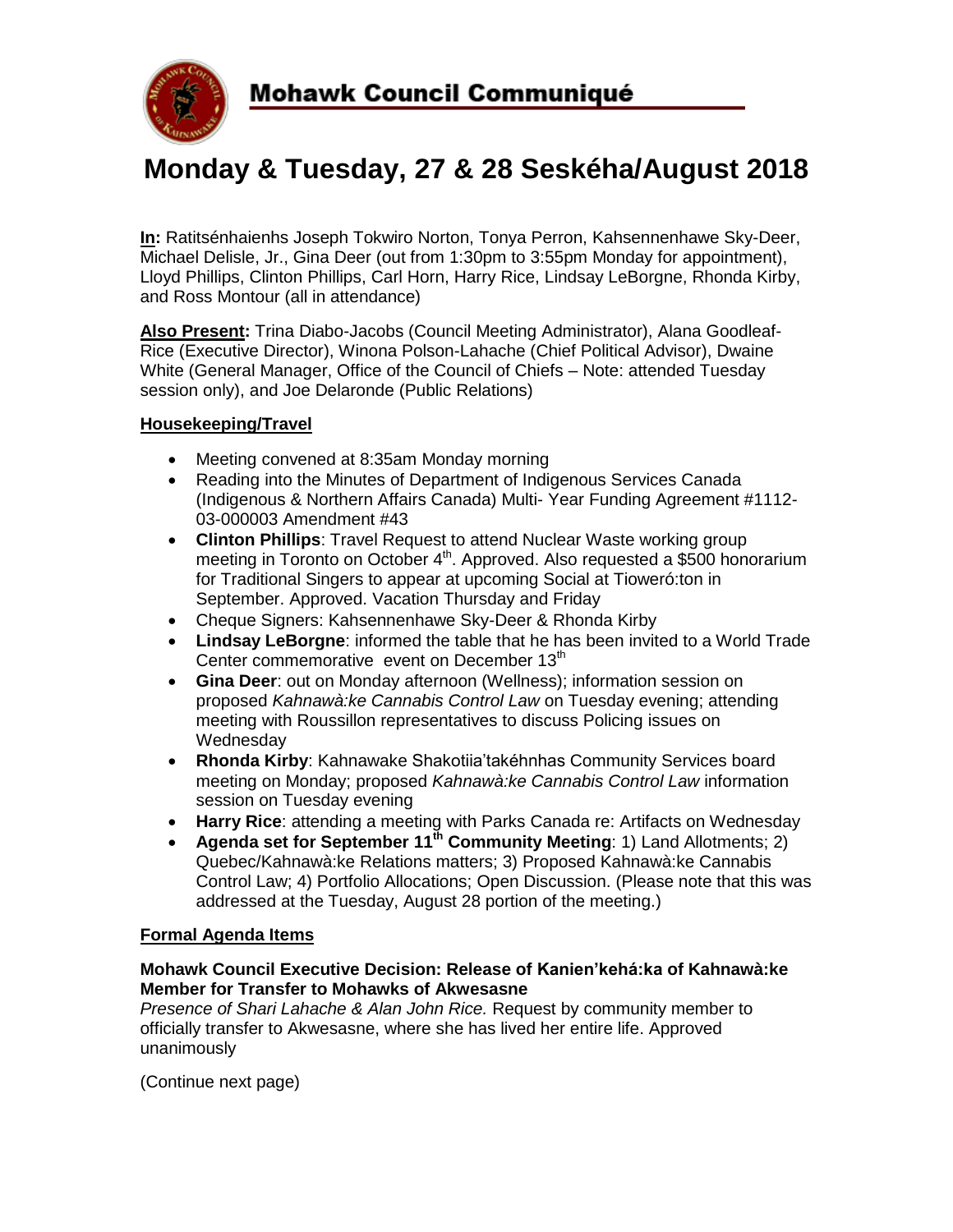

# **Mohawk Council Communiqué**

# **Mohawk Council Executive Directive: Alternate Death Document Project**

*Presence of Shari Lahache & Alan John Rice.* Project created by MCK Membership Department to address the issue of persons who have passed away without providing a Death Certificate to either the Membership Department or, in other cases, the Federal government. The proper research was conducted over a period of Five years to ensure that the list of deceased persons is accurately depicted. In these instances persons have been removed from 'active' status to Presumed Deceased on the *Kahnawà:ke Kanien'kehá:ka Registry*. The project should prove useful on a number of levels – for example, some of these persons may hold interests in Lands. Indigenous & Northern Affairs Canada has agreed to the same actions (moved to 'Presumed Deceased') following the passage of this Mohawk Council Executive Directive. Passed unanimously

#### **Update: Hurricane Fuel**

*Presence of Kevin Kennedy & Melissa Morris.* Discussion on proposed agreement with private citizen to gain access to Highway 30 lands in the area of the 207 intersection.

#### **Presentation: Kahnawake Mohawk Entertainment Resort (KMER)**

*Presence of KMER Working Group representatives Karrie Lacroix, Debbie Delisle & Arlene Hamelin-Diabo and Eric Doucet (MCK Legal Services).* Presentation and discussion of proposed project, including request for MCK involvement.

#### **Mohawk Council Executive Directive: Kahnawà:ke Sustainable Energies Project (KSE) Relocation Confirmation**

*Presence of Bud Morris (KSE), David Lahache, Lynn Jacobs & Paul Rice.* Request for formal confirmation of the KSE project location from St. Cyprien-de-Napierville to St. Remi and St. Michel. New wind energy project includes new partnership with Kruger Energy. Project to proceed pending completion of regulatory processes. Passed unanimously

#### **Mohawk Council Executive Directive: Quebec/Kahnawà:ke Relation Memorandum of Understanding**

*Presence of Francis Walsh (MCK Legal Services), Winona Polson-Lahache, Lynn Jacobs & David Lahache.* Draft document outlining the renewal of political relationship with Quebec, which includes Statement of Understanding and Mutual Respect. Upon signing by both parties, this will replace/update the previous Memorandum of Understanding signed in 2009. Passed unanimously

# **Mohawk Council Executive Directive: Mercier Bridge Memorandum of Understanding**

*Presence of Francis Walsh (MCK Legal Services), Winona Polson Lahache, Lynn Jacobs & David Lahache*. Mohawk Executive requested to approve a Memorandum of Understanding for a Special Committee for Kahnawà:ke and Quebec on the Mercier Bridge Project, and a mandate for a sub-committee on technical studies. Passed unanimously

**Note**: Monday portion of meeting adjourned at **3:55pm** and resumed at **8:45am** on Tuesday, August 28 (portion below)

(Continue next page)